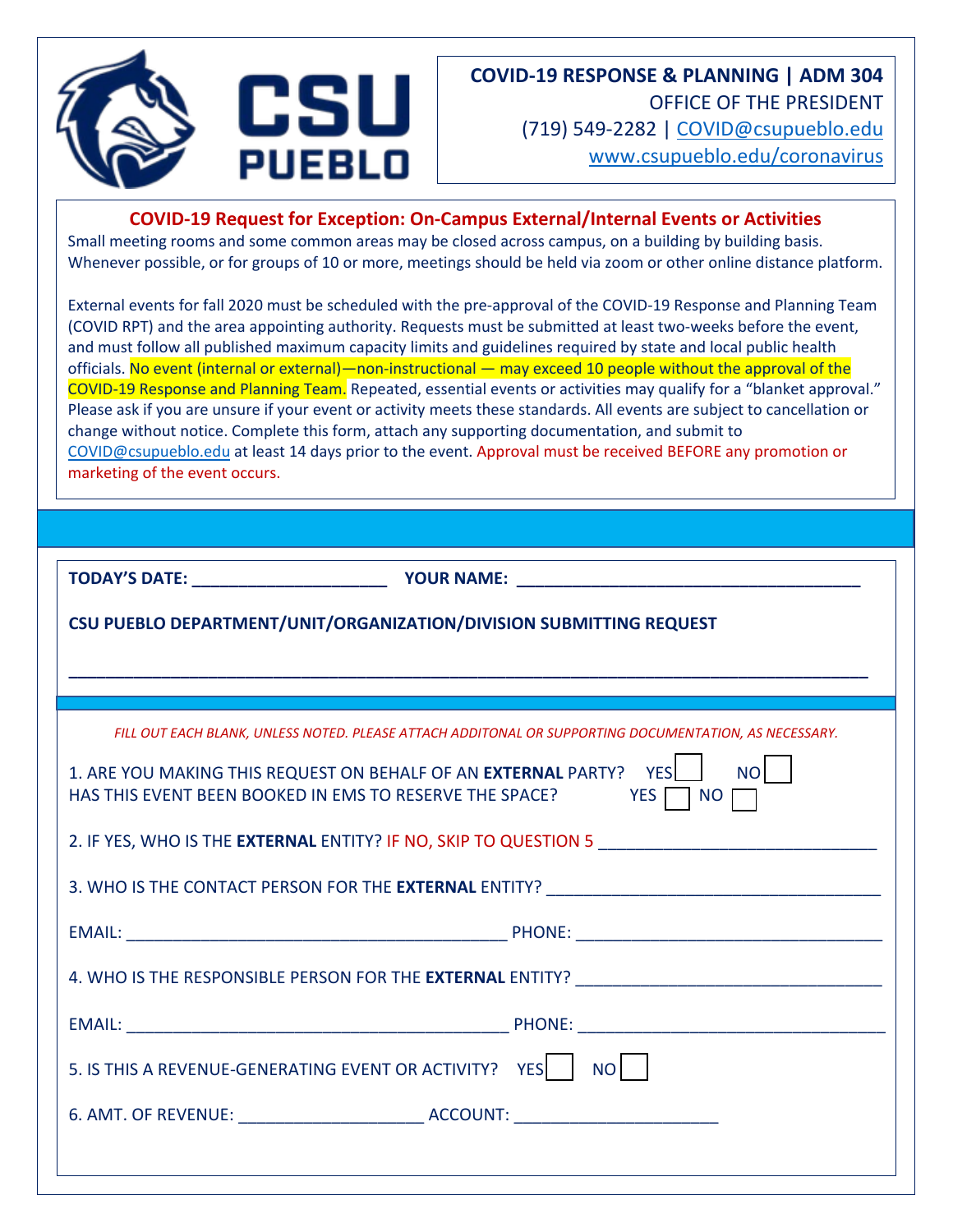| 7. CUSTODIAL NEEDS? YES NO                                                               |
|------------------------------------------------------------------------------------------|
| CUSTODIAL NEEDS DURING EVENT (BATHROOMS): YES $\Box$ NO $\Box$ POST-EVENT: YES $\Box$ NO |
| 8. CSU PUEBLO STAFFING NEEDS? YES   NO                                                   |
|                                                                                          |
|                                                                                          |
|                                                                                          |
| 10. INTERNAL EVENT OR ACTIVITY? WHO IS HOSTING? SKIP THIS QUESTION IF EXTERNAL.          |
|                                                                                          |
|                                                                                          |
| 13. HOW DOES THIS EVENT SUPPORT THE CORE MISSION OR GOALS OF CSU PUEBLO?                 |
|                                                                                          |
|                                                                                          |
|                                                                                          |
| 15. WILL ALCOHOL BE SERVED? YES NO WILL FOOD BE SERVED? YES NO                           |
|                                                                                          |
|                                                                                          |
| 17. GUESTS OR VISITORS? YES   NO                                                         |
| 18. CONFIRMED AVAILABILITY OF SCREENING FOR THESE DAYS/TIMES YES   NO                    |
| 19. DOES THIS EVENT/ACTIVITY REQUIRE SUBMISSION OF VARIANCE REQUEST TO PDPHE? YES   NO   |
| 20. PROCESS IN PLACE TO MONITOR SOCIAL DISTANCING AND MASK-WEARING YES   NO              |
|                                                                                          |
| 22. ACCOUNT # RESPONSIBLE FOR COST OF SCREENING, CUSTODIAL, OR OTHER SAFETY MEASURES?    |
|                                                                                          |
|                                                                                          |
|                                                                                          |